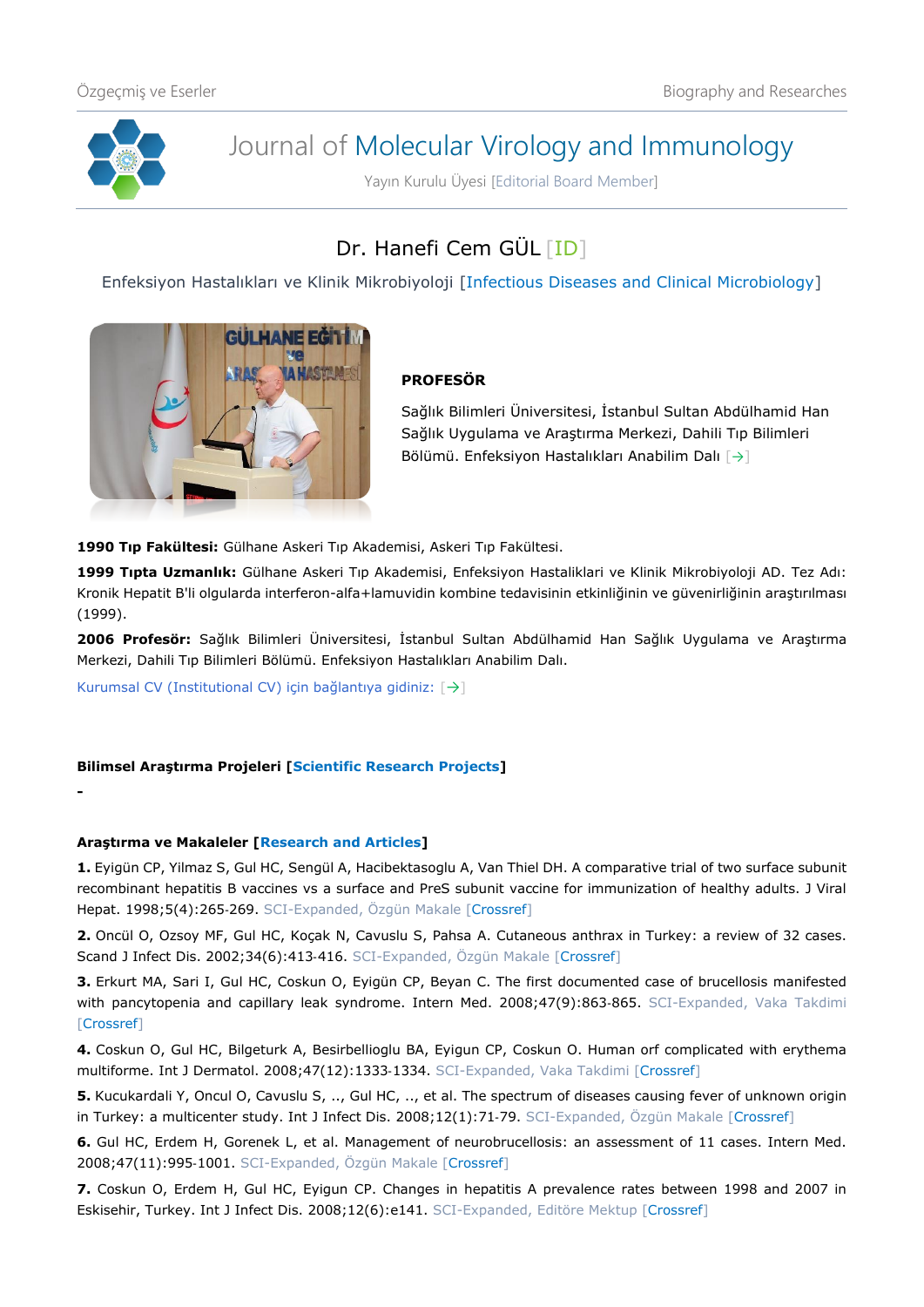**8.** Gul HC, Kilic A, Guclu AU, Bedir O, Orhon M, Basustaoglu AC. Macrolide-lincosamide-streptogramin B resistant phenotypes and genotypes for methicillin-resistant Staphylococcus aureus in Turkey, from 2003 to 2006. Pol J Microbiol. 2008;57(4):307‐312. SCI-Expanded, Özgün Makale

**9.** Gul HC, Coşkun O, Savaşci U, Ors F, Beşirbellioğlu AB, Eyigün CP. Süpüratif hidradenitin komplikasyonu olarak ortaya çikan bir menenjit olgusu [A case of meningitis emerged as a complication of hidradenitis suppurativa]. Mikrobiyol Bul. 2009;43(1):153‐157. SCI-Expanded, Vaka Takdimi

**10.** Gul HC, Erdem H, Bek S. Overview of neurobrucellosis: a pooled analysis of 187 cases. Int J Infect Dis. 2009;13(6):e339‐e343. SCI-Expanded, Özgün Makale [[Crossref\]](https://doi.org/10.1016/j.ijid.2009.02.015)

**11.** Gul HC, Akyol I, Sen B, Adayener C, Haholu A. Epididymoorchitis due to Brucella melitensis: review of 19 patients. Urol Int. 2009;82(2):158-161. SCI-Expanded, Özgün Makale [[Crossref\]](https://doi.org/10.1159/000200791)

**12.** Coskun O, Sener K, Kilic S, .., Gul HC, .., et al. Stress-related Epstein-Barr virus reactivation. Clin Exp Med. 2010;10(1):15-20. SCI-Expanded, Özgün Makale [[Crossref\]](https://doi.org/10.1007/s10238-009-0063-z)

**13.** Sener K, Yapar M, Bedir O, Gul HC, Coskun O, Kubar A. Stability of hepatitis C virus RNA in blood samples by TaqMan real-time PCR. J Clin Lab Anal. 2010;24(3):134-138. SCI-Expanded, Özgün Makale [[Crossref\]](https://doi.org/10.1002/jcla.20354)

**14.** Erdem H, Ulu-Kilic A, Kilic S, .., Gul HC, .., et al. Efficacy and tolerability of antibiotic combinations in neurobrucellosis: results of the Istanbul study. Antimicrob Agents Chemother. 2012;56(3):1523‐1528. SCI-Expanded, Özgün Makale [[Crossref\]](https://doi.org/10.1128/AAC.05974-11)

**15.** Savaşçi Ümit, Coşkun Ömer, Salih Kozan, Karakaş Ahmet, Hanefi Cem Gül, Gürkan Mert, Eyigün Can Polat (2012). Interleukin 28b Gene Polymorphysim in patients with Chronic Hepatitis C. Annals of Gastroenterology and Hepatology. Alan endeksleri, Özgün Makale.

**16.** Coşkun Ömer, İsmail Yaşar Avci, Orhan Bedir, Savaşçi Ümit, Hanefi Cem Gül, Beşirbellioğlu Bülent Ahmet, Eyigün Can Polat (2013). The First Case of Neisseria meningitidis Serogrup X Meningitis in Turkey. Turkiye Klinikleri Journal of Medical Sciences, 33(1), 252-254. Vaka Takdimi [\[Crossref\]](https://doi.org/10.5336/medsci.2011-24093)

**17.** Karakas A, Oguzoglu TC, Coskun O, .., Gul HC, .., et al. First molecular characterization of a Turkish orf virus strain from a human based on a partial B2L sequence. Arch Virol. 2013;158(5):1105-1108. SCI-Expanded, Vaka Takdimi [\[Crossref\]](https://doi.org/10.1007/s00705-012-1575-5)

**18.** Erdem H, Kilic S, Sener B, .., Gul HC, .., et al. Diagnosis of chronic brucellar meningitis and meningoencephalitis: the results of the Istanbul-2 study. Clin Microbiol Infect. 2013;19(2):E80-E86. SCI-Expanded, Özgün Makale [\[Crossref\]](https://doi.org/10.1111/1469-0691.12092)

**19.** Erdem H, Dizbay M, Karabey S, .., Gul HC, .., et al. Withdrawal of Staphylococcus aureus from intensive care units in Turkey. Am J Infect Control. 2013;41(11):1053-1058. SCI-Expanded, Özgün Makale [[Crossref\]](https://doi.org/10.1016/j.ajic.2013.01.041)

**20.** Gul HC, Karakaş A, Artuk C, Özbek G, Kılıç S, Eyigün CP. Antibiotic usage and appropriateness at a university hospital in Turkey: point prevalence results. Nobel Med. 2013; 9(3): 98-103. Open Acces, ICMJE, Index Scholar, Özgün Makale [[NobelMed\]](https://www.nobelmedicus.com/Content/1/27/98-103.pdf)

**21.** Kıratlı K, Gul HC, Artuk C, et al. Kronik hepatit C enfeksiyonu olan hastalarda paraoksonaz-1 gen polimorfizmi ile tedaviye yanıt arasındaki ilişkinin araştırılması [Investigation of the association between paraoxonase-1 gene polymorphisms and response to therapy in chronic hepatitis C patients]. Mikrobiyol Bul. 2014;48(4):596-605. SCI-Expanded, Özgün Makale [[Crossref\]](https://doi.org/10.5578/mb.8202)

**22.** Aydin Emsal, Karakaş Ahmet, Savaşçi Ümit, .., Gul HC, .., et al. Identification Of Candida Species Isolated From Clinical Samples And Investigating Antifungal Susceptibility In Turkey. Acta Medica Mediterranea, 2014, 561(30), 127-133. SCI-Expanded, Özgün Makale [\[ACTA\]](https://www.actamedicamediterranea.com/archive/2014/medica-3/identification-of-candida-species-isolated-from-clinical-samples-and-investigating-antifungal-susceptibility-inturkey/pdf)

**23.** Savasci U, Oren NC, Akpak YK, .., Gul HC, .., et al. Comparison of probe disinfection procedures in routine ultrasonography: hot water versus antiseptic wiping. Intern Med. 2014;53(19):2201‐2204. Alan endeksleri, Özgün Makale [\[Crossref\]](https://doi.org/10.2169/internalmedicine.53.2256) [\[PMED\]](https://pubmed.ncbi.nlm.nih.gov/25274230/)

**24.** Ulu-Kilic A, Karakas A, Erdem H, .., Gul HC, .., et al. Update on treatment options for spinal brucellosis. Clin Microbiol Infect. 2014;20(2):O75-O82. SCI-Expanded, Özgün Makale [[Crossref\]](https://doi.org/10.1111/1469-0691.12351)

**25.** Mert G, Sengul A, Gul HC, Karakas A, Eyigun CP. The role of human leukocyte antigen tissue groups in hepatitis B virus vaccination in Turkey. J Microbiol Immunol Infect. 2014;47(1):9-14. SCI-Expanded, Özgün Makale [[Crossref\]](https://doi.org/10.1016/j.jmii.2013.01.004)

**26.** Savasci U, Zor M, Karakas A, .., Gul HC, .., et al. Brucellar epididymo-orchitis: a retrospective multicenter study of 28 cases and review of the literature. Travel Med Infect Dis. 2014;12(6 Pt A):667-672. SCI-Expanded, Özgün Makale [\[Crossref\]](https://doi.org/10.1016/j.tmaid.2014.10.005)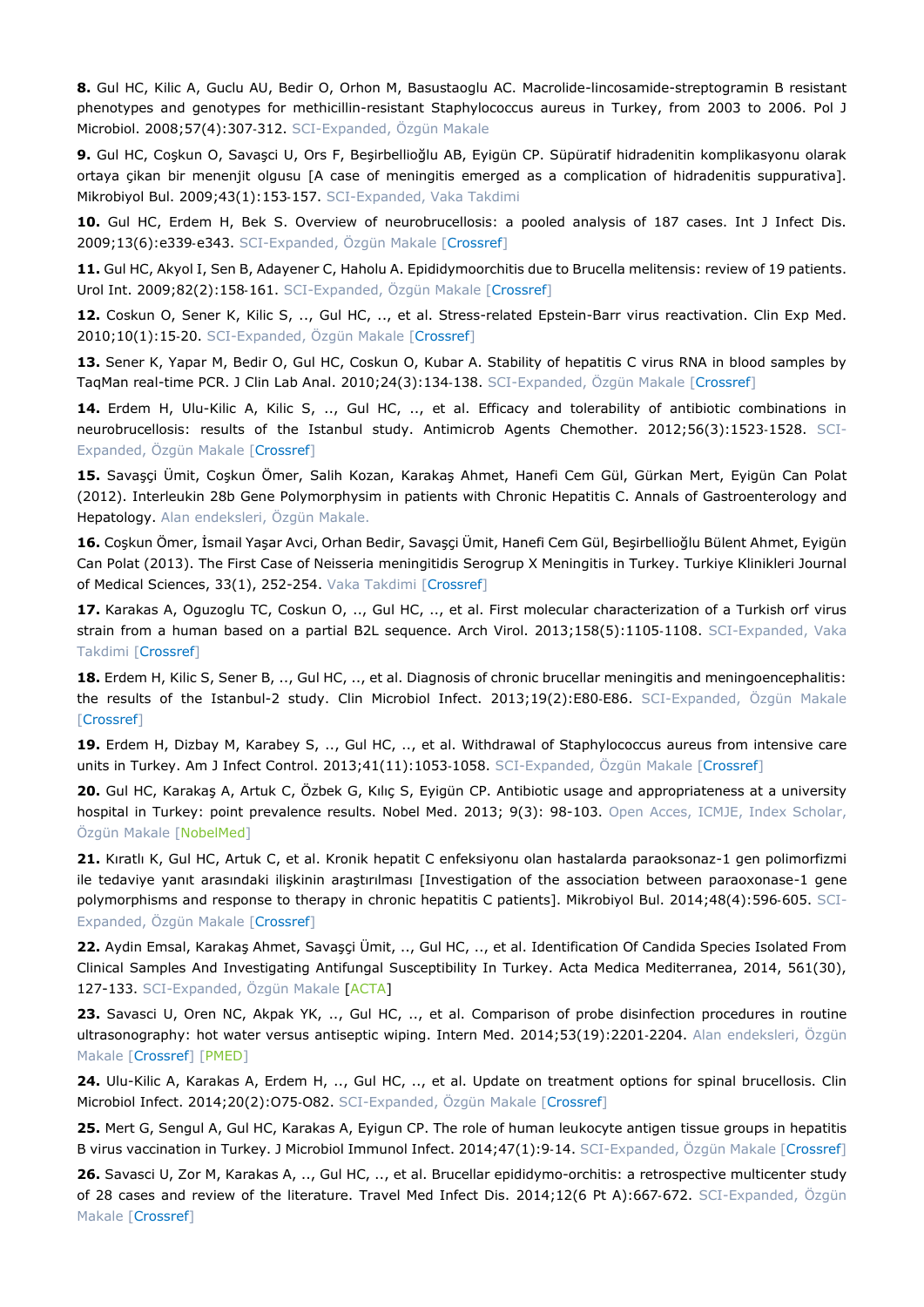**27.** Karakas A, Coskun O, Artuk C, .., Gul HC, .., et al. Oropharyngeal tularemia cases admitted to a military hospital in Ankara, Turkey. J Infect Dev Ctries. 2014;8(8):994-999. Published 2014 Aug 13. SCI-Expanded, Özgün Makale [\[Crossref\]](https://doi.org/10.3855/jidc.4332)

**28.** Erdem H, Ozturk-Engin D, Elaldi N, .., Gul HC, .., et al. The microbiological diagnosis of tuberculous meningitis: results of Haydarpasa-1 study. Clin Microbiol Infect. 2014;20(10):O600‐O608. SCI-Expanded, Özgün Makale [\[Crossref\]](https://doi.org/10.1111/1469-0691.12478)

**29.** Erdem H, Senbayrak S, Gencer S, .., Gul HC, .., et al. Tuberculous and brucellosis meningitis differential diagnosis. Travel Med Infect Dis. 2015;13(2):185-191. SCI-Expanded, Özgün Makale [[Crossref\]](https://doi.org/10.1016/j.tmaid.2015.02.008)

**30.** Erdem H, Ozturk-Engin D, Tireli H, .., Gul HC, .., et al. Hamsi scoring in the prediction of unfavorable outcomes from tuberculous meningitis: results of Haydarpasa-II study. J Neurol. 2015;262(4):890-898. SCI-Expanded, Özgün Makale [\[Crossref\]](https://doi.org/10.1007/s00415-015-7651-5)

**31.** Senbayrak S, Ozkutuk N, Erdem H, .., Gul HC, .., et al. Antituberculosis drug resistance patterns in adults with tuberculous meningitis: results of haydarpasa-iv study. Ann Clin Microbiol Antimicrob. 2015;14:47. Published 2015 Nov 4. SCI-Expanded, Özgün Makale [\[Crossref\]](https://doi.org/10.1186/s12941-015-0107-z)

**32.** Erdem H, Senbayrak S, Meriç K, .., Gul HC, .., et al. Cranial imaging findings in neurobrucellosis: results of Istanbul-3 study. Infection. 2016;44(5):623-631. SCI, Özgün Makale [\[Crossref\]](https://doi.org/10.1007/s15010-016-0901-3)

**33.** Cag Y, Ozturk-Engin D, Gencer S, .., Gul HC, .., et al. Hydrocephalus and vasculitis delay therapeutic responses in tuberculous meninigitis: Results of Haydarpasa-III study. Neurol India. 2016;64(5):896-905. SCI-Expanded, Özgün Makale [[Crossref\]](https://doi.org/10.4103/0028-3886.190258)

**34.** Akpak YK, Savasçı U, Ören NC, .., Gul HC, .., et al. Health Care Professionals' Knowledge and Attitudes About Sexually Transmitted Diseases and Legal Aspects of Medical Services. Crescent Journal of Medical and Biological Sciences, 2016; 3(1): 14-18. Sci-Expanded, Özgün Makale [\[CJMBS\]](https://www.researchgate.net/profile/Yasam_Kemal_Akpak/publication/289801513_Health_Care_Professionals)

**35.** Gul HC, Tosun F, Karakas A, et al. A case of mucosal leishmaniasis: Mimicking intranasal tumor with perforation of septum. J Microbiol Immunol Infect. 2016;49(4):604‐607. SCI-Expanded, Vaka Takdimi [\[Crossref\]](https://doi.org/10.1016/j.jmii.2013.11.007)

**36.** Bilgeturk A, Gul HC, Karakas A, Mert G, Artuk C, Eyigun CP. Can imaging modalities be used as follow-up criteria after brucellar sacroiliitis treatment? J Infect Dev Ctries. 2017;11(2):123-128. Published 2017 Feb 28. SCI-Expanded, Özgün Makale [[Crossref\]](https://doi.org/10.3855/jidc.6599)

**37.** Erdem H, Inan A, Guven E, .., Gul HC, .., et al. The burden and epidemiology of community-acquired central nervous system infections: a multinational study. Eur J Clin Microbiol Infect Dis. 2017;36(9):1595-1611. SCI-Expanded, Özgün Makale [[Crossref\]](https://doi.org/10.1007/s10096-017-2973-0)

**38.** Artuk C, Gul HC. Complications and Treatment of Brucellosis: 11-Year Results. Acta Medica Mediterranea, 2019, 35: 1131. SCI-Expanded, Özgün Makale [[Crossref\]](https://doi.org/10.1016/S0168-8278(10)61197-X)

**39.** Karabay O, Ince N, Aypak A, Guclu E, Bodur H; Group EKMUD Antibiotic Study [.., Gul HC, ..]. Antibiotic usage in hospitalized patients: a one-day point prevalence study [published online ahead of print, 2020 May 12]. J Chemother. 2020;1‐5. SCI-Expanded, Özgün Makale [\[Crossref\]](https://doi.org/10.1080/1120009X.2020.1755592)

**40.** Savaşçı Ü, Gül HC. mRNA Based Vaccine Studies in Infectious Diseases and Current Developments. J Mol Virol Immunol 2020; 1(4): 8-18. Alan Endeksleri, Derleme Makale [\[Crossref\]](https://doi.org/10.46683/jmvi.2021.19)

#### **Kitap Bölümleri [Book Chapters]**

**1.** Principle and practice of infection diseases. Brucellosis (Brucella species) (2015). Gul HC, Erdem H. Elsevier Saunders, Editör: John E. Bennett, Raphael Dolin, martin J. Blaser, Basım sayısı: 8, ISBN: 978-1-4557-4801-3, İngilizce (Bilimsel Kitap).

**2.** Güncel Bilgiler ışığında Antimikrobiyal Tedavi, Bölüm adı: (Akut Bakteriyel menenjitlerde Tedavi) (2015). Eyigün CP, Gul HC. Bilimsel Tıp, Editör: Hakan leblebicioğlu, Sercan Ulusoy, gaye Usluer, Basım sayısı: 1, ISBN: 978-605- 4488-50-6, Türkçe (Bilimsel Kitap).

**3.** Artuk C, Gul HC. (2019) Hepatobiliary and Splenic Tuberculosis. In: Sener A., Erdem H. (eds) Extrapulmonary Tuberculosis. Springer, Cham. Kitap Bölümü [\[Crossref\]](https://doi.org/10.1007/978-3-030-04744-3_4)

**4.** Principles and Practice of Infectious Diseases, Bölüm adı: (Brucellosis) (2020). Gul HC, Erdem H. ELSEVIER. Editör: John E. Bennett, Raphael Dolin, Martin J. Blaster, Basım sayısı: 9, ISBN: 978-0-323-48255-4, İngilizce (Bilimsel Kitap).